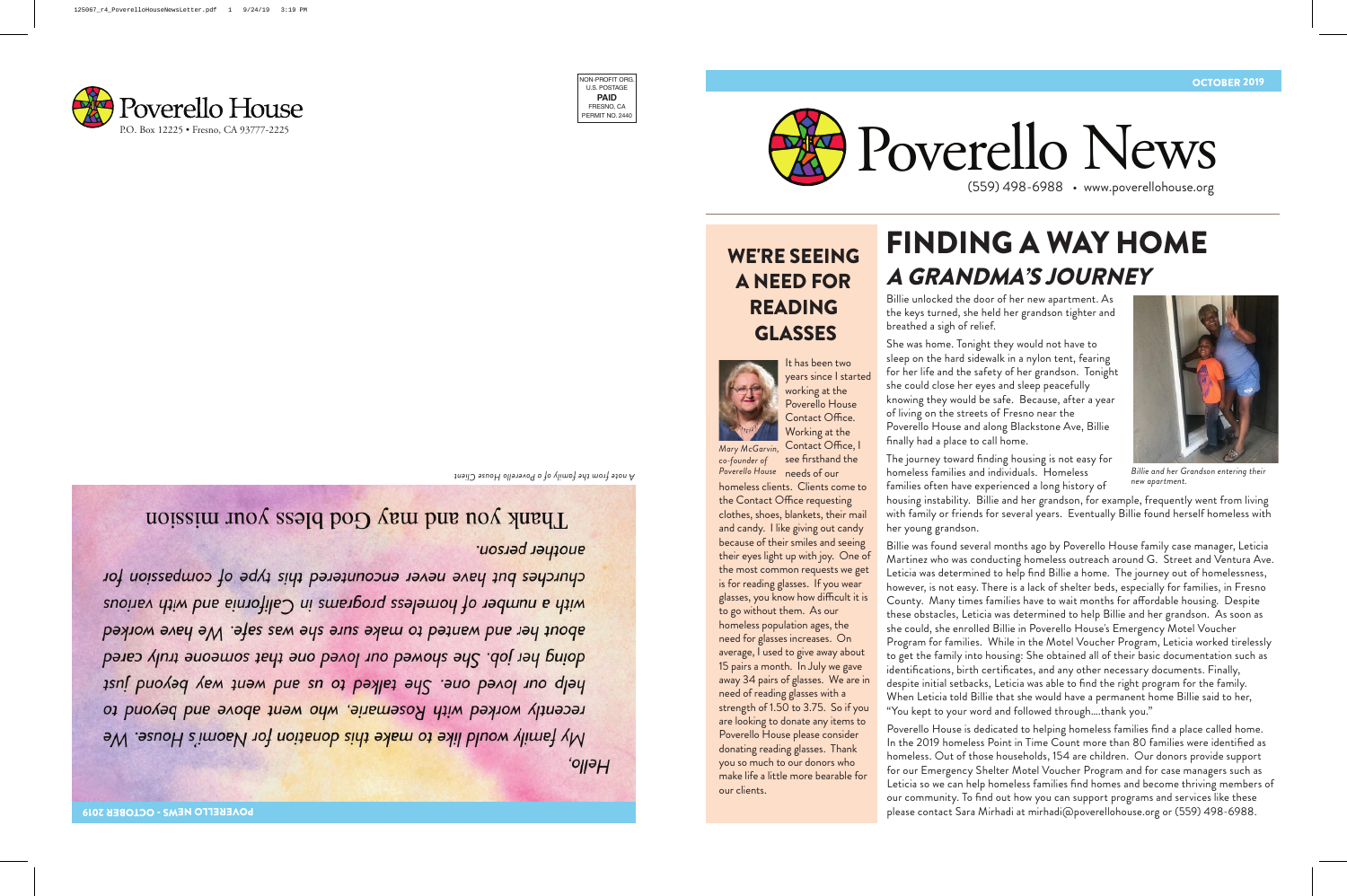## CHEF EMERY BISH A PASSION FOR GIVING HOPE ONE MEAL AT A TIME



*Chef Emery Bish, preparing dinner for homeless clients*

#### When Poverello House Chef Emery Bish started in October 2018, he had a goal of providing restaurant-quality meals to those in need. "I want Poverello House to be known for its great food," he said. Chef Emery has more than 40 years of experience as a chef. He also has 13 years of experience in teaching culinary arts. "It is my mission to teach the residents in the rehabilitation program to appreciate the art of cooking and at the same time, to give hope to those in need through good food," he said. "Nothing warms my heart more than a client returning his or her empty plate with a smile." Chef Emery loves to try new recipes, but the client favorite is his Southern fried chicken. When he and the residents cook the chicken you can smell it throughout the campus. We are all hoping that someday he gives us the recipe.

### OCTOBER WISH LIST

Coffee

Spices (Seasoning salt, pepper; garlic salt; lemon seasoning; Italian seasoning)

Powdered Parmesan cheese

Chicken base

Juice pouch drinks

Razors

Lotion

Toilet paper

Cleaning supplies (sanitary wipes, bleach, floor cleaner, disinfectant spray, kitchen scrubbing pads, oven cleaner, degreaser, latex gloves, insect spray)

> 33- and 50-gallon garbage bags Men's underwear

Donation hours are 7 a.m. to 5 p.m. weekdays and 7 a.m. to 2 p.m. weekends.

# POVERELLO TURKEY DRIVE



November marks the kickoff of our annual Turkey Drive. The goal is to collect 2,000 turkeys before Thanksgiving. These turkeys not only serve Poverello House clients on Thanksgiving Day, but also will be used to feed families in rural communities, and throughout the year to provide a valuable protein for Poverello House meals.

November 1 through November 28

Weekdays from 8 a.m. to 5 p.m. and Weekends from 8 a.m. to 1 p.m.

412 F. Street, Fresno Donation lane located on G Street between Ventura and San Benito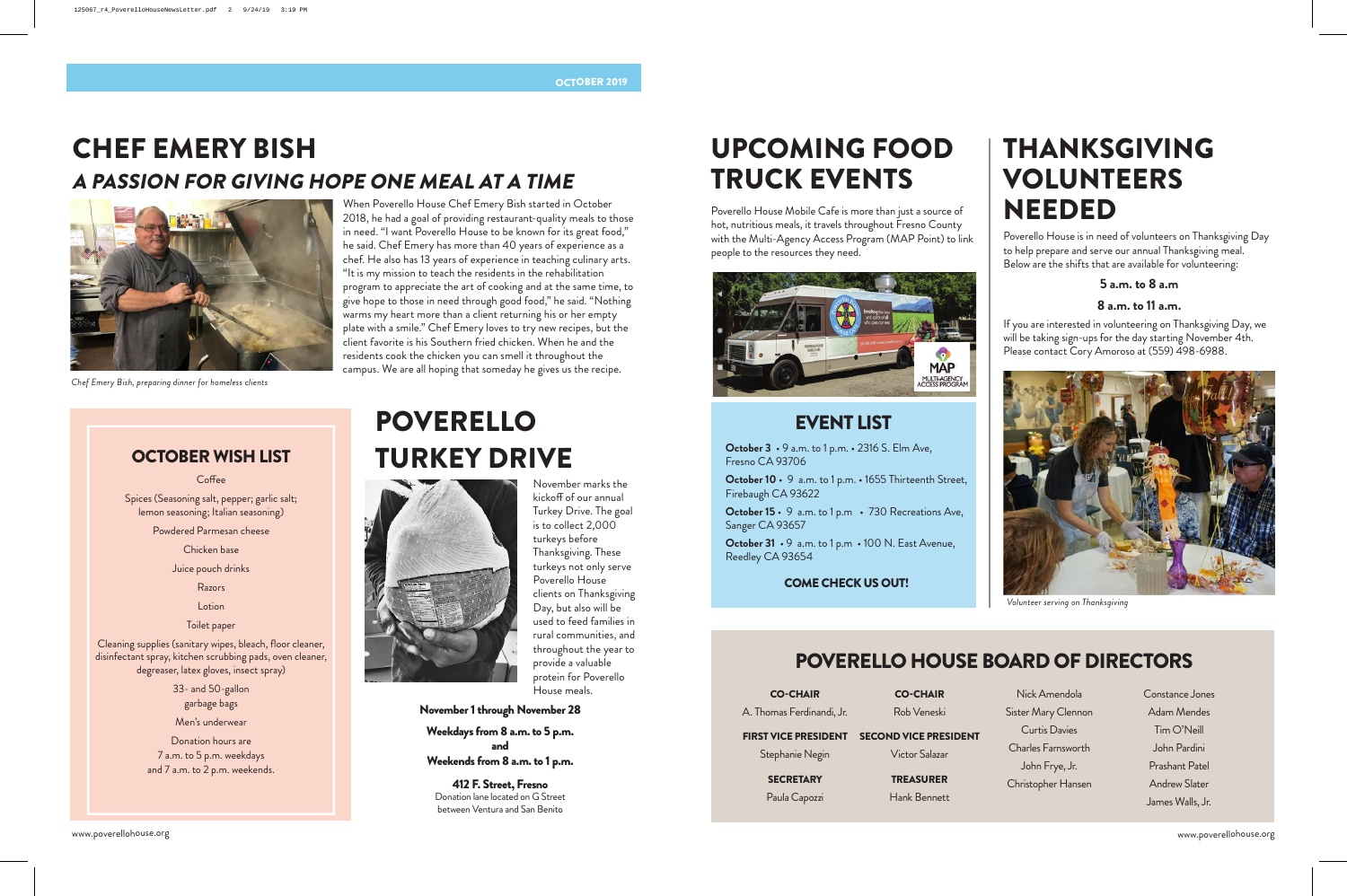## UPCOMING FOOD TRUCK EVENTS

Poverello House Mobile Cafe is more than just a source of hot, nutritious meals, it travels throughout Fresno County with the Multi-Agency Access Program (MAP Point) to link people to the resources they need.



### EVENT LIST

**October 3** • 9 a.m. to 1 p.m. • 2316 S. Elm Ave, Fresno CA 93706

**October 10** • 9 a.m. to 1 p.m. • 1655 Thirteenth Street, Firebaugh CA 93622

**October 15** • 9 a.m. to 1 p.m • 730 Recreations Ave, Sanger CA 93657

**October 31** • 9 a.m. to 1 p.m • 100 N. East Avenue, Reedley CA 93654

### COME CHECK US OUT!

## THANKSGIVING VOLUNTEERS NEEDED

Poverello House is in need of volunteers on Thanksgiving Day to help prepare and serve our annual Thanksgiving meal. Below are the shifts that are available for volunteering:

#### **5 a.m. to 8 a.m**

#### **8 a.m. to 11 a.m.**

If you are interested in volunteering on Thanksgiving Day, we will be taking sign-ups for the day starting November 4th. Please contact Cory Amoroso at (559) 498-6988.



*Volunteer serving on Thanksgiving*

### POVERELLO HOUSE BOARD OF DIRECTORS

CO-CHAIR A. Thomas Ferdinandi, Jr. CO-CHAIR

Rob Veneski

#### FIRST VICE PRESIDENT SECOND VICE PRESIDENT

Stephanie Negin

**SECRETARY** 

Paula Capozzi

Victor Salazar

TREASURER

Hank Bennett

Nick Amendola Sister Mary Clennon Curtis Davies Charles Farnsworth John Frye, Jr. Christopher Hansen Constance Jones Adam Mendes Tim O'Neill John Pardini Prashant Patel Andrew Slater James Walls, Jr.